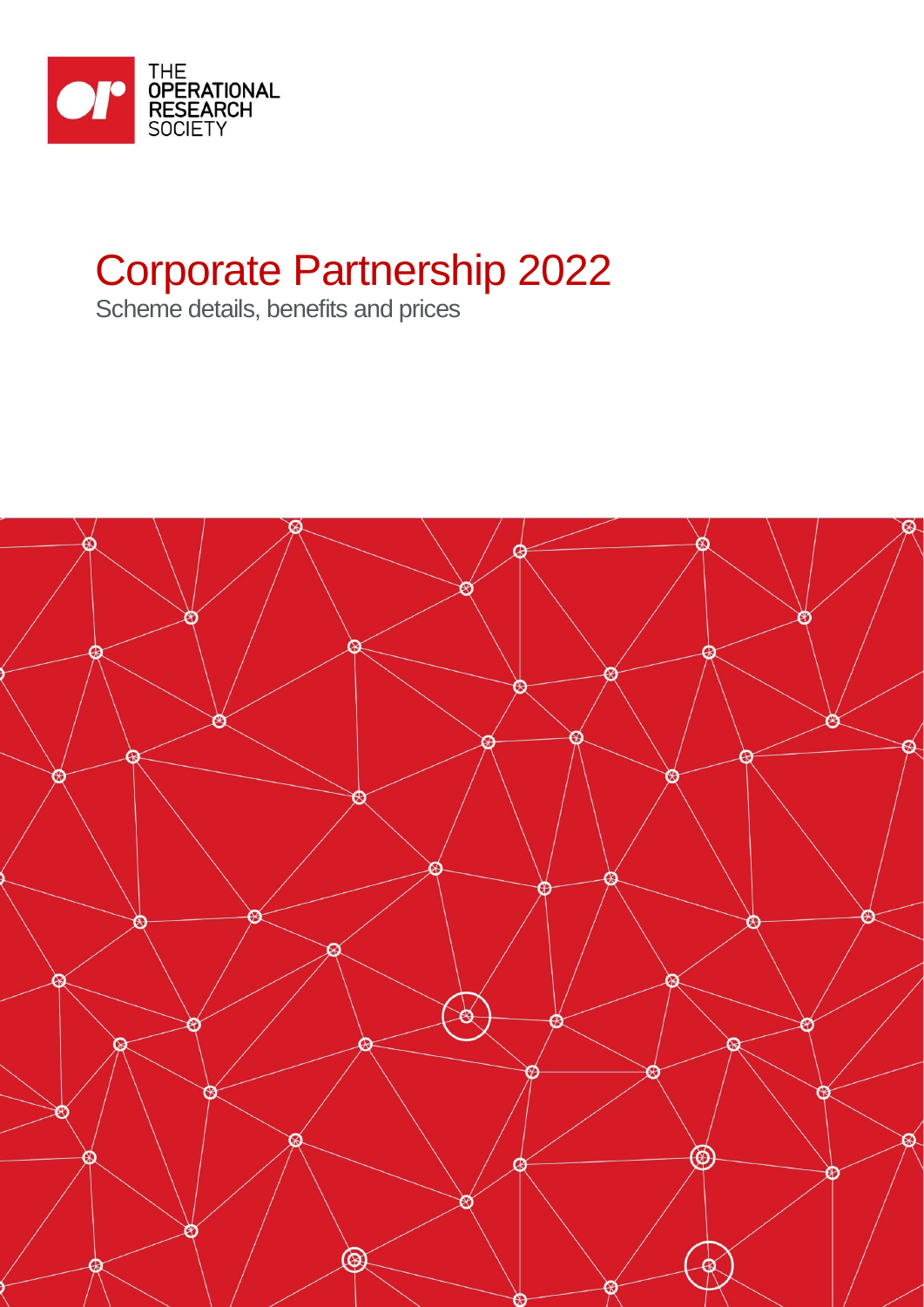### How does The OR Society's Corporate Partnership work?

You become the main contact person for Corporate Partnership and your chosen colleagues become corporate affiliates of The OR Society, with access to a range of benefits. As the main contact person, you receive our printed publications to share within your organisation. You and everyone you nominate may access our members-only areas of our website, read our publications online, and receive all of our other notifications electronically.

#### Corporate Partner Benefits

Take advantage of these discounts:

- Training days at full member rates, with the option for them to be run onsite at your offices (saving £50 per training day)
- Conference places at member rates (typically saving £100 per delegate)
- 50% off exhibitor places at any ORS one-day event, with advertising support across numerous platforms
- £30 discount for corporate affiliates who wish to retain, or gain, full membership

Corporate affiliate benefits:

- Access to the members' area of The OR Society website including all of our publications and document repository
- Direct electronic communications about The OR Society's events and endeavours
- Accreditation schemes: Corporate affiliates may apply for CandORS
- Main corporate partner contact to receive one printed copy of all publications:
	- o *Journal of the Operational Research Society* (JORS), published 12 times a year
	- o *European Journal of Information Systems* (EJIS), published 6 times a year
	- o *Knowledge Management Research & Practice* (KMRP) published 4 times a year
	- o Journal of Simulation (JOS), published 4 times a year
	- o *Health Systems* (HS), published 4 times a year
	- o *Journal of Business Analytics* (JBA), published 2 times a year
	- o *Inside OR*, published 12 times a year
	- o *Impact*, published 2 times a year

Publicity and engagement:

- Get interviewed by our in-house journalist and have an article featured in our membership magazine about your services, products or case studies.
- Enjoy half-off advertising in our public-facing publication, *Impact.*
- Let us to write about your job, education and experience to add to our careers profile library, presented to school and university students to support an OR pipeline of talent.
- Participate in a range of volunteer opportunities that are in line with your organisation's social responsibility scheme.